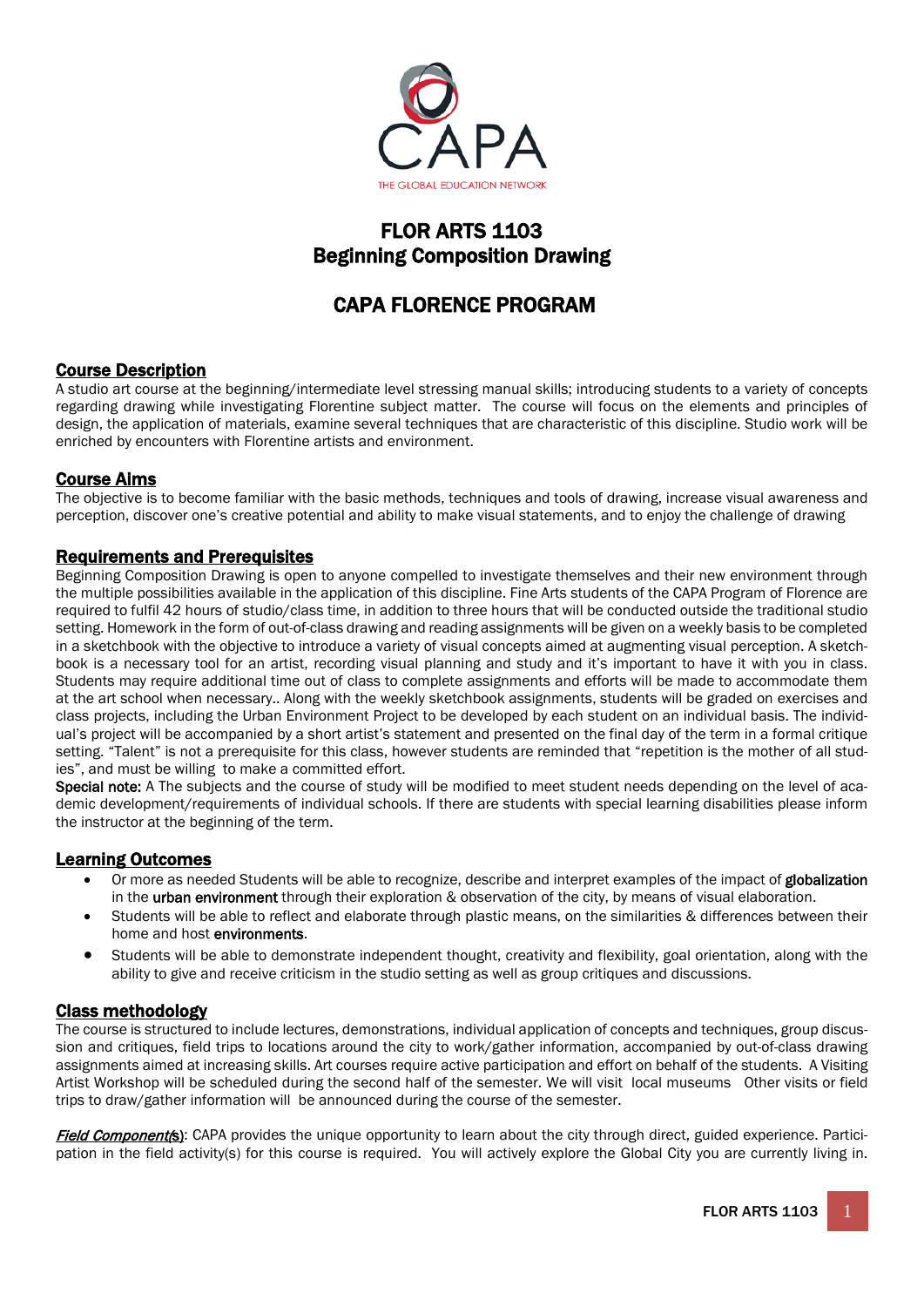Furthermore, you will have the chance to collect useful information that will be an invaluable resource for the essays/papers/projects assigned in this course.

The assigned field component(s) are:

| Lesson 8  | Week 9  | Visiting artist workshop date TBC                                              |  |  |  |
|-----------|---------|--------------------------------------------------------------------------------|--|--|--|
| Lesson 10 | Week 11 | Orsanmichele fieldtrip to draw the rooftops                                    |  |  |  |
| Lesson 11 | Week 12 | Museo '900 fieldtrip and drawing session                                       |  |  |  |
| Lesson 14 | Week 13 | Rescheduled because of national holiday, for Friday April 7, normal class time |  |  |  |
| Lesson    |         | week 11 or 12 Studio time will be scheduled to work on projects                |  |  |  |

# Mid-Term & Final Exams

- Hike on the Fiesole Hills with Lorenzo
- Ciompi Flea Mark
- Secret Rooms of Palazzo Vecchio
- Visit the Certosa in Galluzzo
- Cascine Market

# The mid-term review

All work produced in and out of class counts towards the final grade. Craftsmanship, effort and persistency will be weighed heavily. Students are responsible for completing any exercises or projects begun in class and to this end will have access to extra time in the studio if necessary.

Mid-term review: there are no written exams in the fine arts courses, therefore students will be evaluated on work produced in and out of class. All assignments should be completed to the best of one's ability, as effort, participation and craftsmanship count heavily towards grades.

- Sketchbook assignments: sketchbook assignments up until midterm complete
- Exercises/studio work/class projects: all exercises, studies and projects produced up to midterm: value & still life exercises, pen & ink still life, drapery, perspective studies
- Figure drawings from first half of semester
- The development of ideas for Final Drawing Project are to be submitted in written form by week 6

# The final review consists of:

- A. Sketchbook assignments: all sketchbook assignments from  $2<sup>nd</sup>$  half of term complete
- B. Class Projects: still life, sculpture, Ponte Vecchio, urban landscape,
- C. Final drawing project: the focus of this project will be developed by the student
- D. Class Projects: Still life, sculpture, Visiting Artist Workshop, urban landscape drawing from the rooftops

# Assessment/Grading Policy

| Class participation                                           | 10% |
|---------------------------------------------------------------|-----|
| <b>Effort/ Progress in Practical Application of Materials</b> | 20% |
| <b>Class Projects</b>                                         | 30% |
| Ideas/Concept in Sketchbook                                   | 20% |
| <b>Final Drawing Project</b>                                  | 20% |

| Overall grade | 100% |
|---------------|------|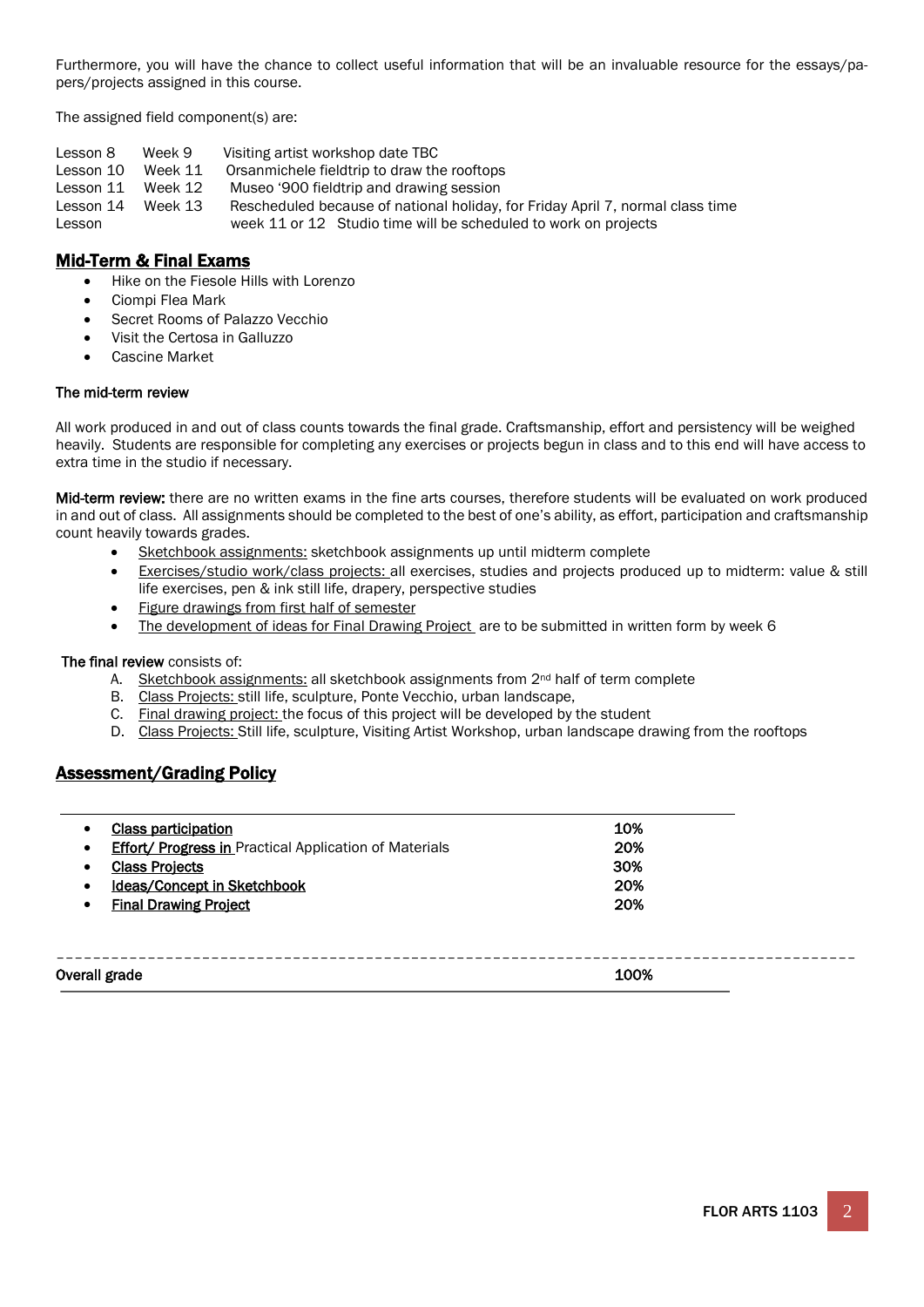# Grading Scheme

| <b>DESCRIPTOR</b>                             | <b>ALPHA</b> | <b>NUMERIC</b> | <b>GPA</b>     | REQUIREMENT/EXPECTATION                                                                                                                                                                                                                                                                                            |  |
|-----------------------------------------------|--------------|----------------|----------------|--------------------------------------------------------------------------------------------------------------------------------------------------------------------------------------------------------------------------------------------------------------------------------------------------------------------|--|
| Outstanding<br>Dis-<br>(High<br>tinction)     | A            | $93+$          | 4.0            | Maximum grade: In addition to description for grade "A-", the student<br>shows detailed understanding of materials about which he or she can<br>show independent analytical ability. This means the ability to question an<br>issue from different perspectives and evaluate responses in an objective<br>manner.  |  |
| Excellent<br>(Distinction)                    | $A-$         | $90 - 92$      | 3.7            | Student shows understanding of literature beyond the textbook/class<br>hand-outs/class notes, and the work shows a high level of independent<br>thought, presents informed and insightful discussion and demonstrates a<br>well-developed capacity for evaluation.                                                 |  |
| Very good<br>(High Credit)                    | $B+$         | $87 - 89$      | 3.3            | Shows evidence of a capacity to generalise from the taught content, or the<br>material in literature, or from class lectures in an informed manner. Also,<br>the work demonstrates a capacity to integrate personal reflection into the<br>discussion and an appreciation of a range of different perspectives.    |  |
| Good<br>(Credit)                              | B            | $83 - 86$      | 3.0            | The work is well organised and contains coherent or logical argumentation<br>and presentation.                                                                                                                                                                                                                     |  |
| Good<br>(Credit)                              | $B -$        | $80 - 82$      | 2.7            | Student shows understanding of literature beyond the textbook and/or<br>notes, and, there is evidence of additional reading.                                                                                                                                                                                       |  |
| Average<br>(Good Pass)                        | $C+$         | 77-79          | 2.3            | The work demonstrates a capacity to integrate research into the discus-<br>sion and a critical appreciation of a range of theoretical perspec-<br>tives. Also, the work demonstrates a clear understanding of the question<br>and its theoretical implications and demonstrates evidence of additional<br>reading. |  |
| Adequate<br>(Pass)                            | $\mathsf C$  | $73 - 76$      | 2.0            | Shows clear understanding and some insight into the material in the text-<br>book and notes, but not beyond. A deficiency in understanding the mate-<br>rial may be compensated by evidence of independent thought and effort<br>related to the subject matter.                                                    |  |
| Aver-<br>Below<br>age<br>(Borderline<br>Pass) | $C -$        | 70-72          | 1.7            | Shows some understanding of the material in the textbook and notes. A<br>deficiency in any of the above may be compensated by evidence of inde-<br>pendent thought related to the subject matter.                                                                                                                  |  |
| Inadequate<br>(Borderline<br>Fail)            | D+           | $67 - 69$      | 1.3            | Fails to show a clear understanding or much insight into the material in<br>the textbook and notes                                                                                                                                                                                                                 |  |
| Poor<br>(Fail)                                | D            | $60 - 66$      | $0.7 -$<br>1.0 | Besides the above for D+, student has not shown interest or engagement<br>in the class work or study.                                                                                                                                                                                                              |  |
| Poor<br>(Fail)                                | F            | <60            | 0              | Shows little or no understanding of any of the material                                                                                                                                                                                                                                                            |  |
| Incomplete                                    |              |                |                | Please see CAPA policy in the Faculty Handbook.                                                                                                                                                                                                                                                                    |  |

# Dress Code

No requirements

# Course Materials

Fabriano Accademia A3 Ring Sketchbook

1 each HB/2B/6B Staedtler Graphite Pencils

- 1 graphite stick Hardmoth esagonale
- 1 bottle WN black India ink
- 1 ink pen ((nib & holder)
- 1 synthetic brush round series 160 n°4
- 1 synthetic flat series 161 no° 8
- 1 Staedtler Mars razor
- 1 kneaded eraser
- 1 plastic sleeve 35x50
- 1 sheet F5 satinato 300gr. :4 35x50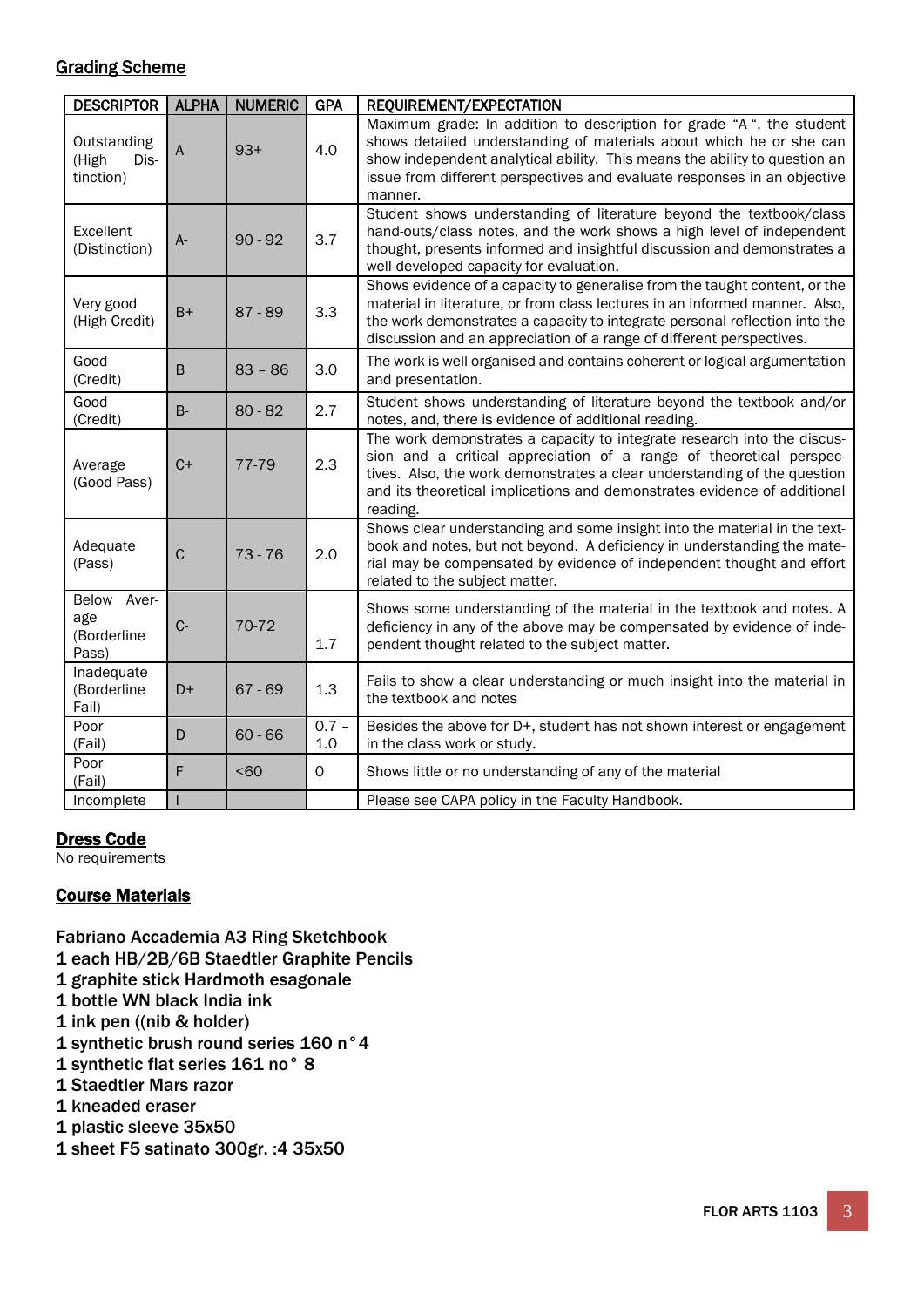# Required Readings

# Guide To Drawing (link is available on Home Page of Canvas)

# Recommended Reading(s):

- Edwards, Betty Dr., *The New Drawing on the Right Side of the Brain*, Penguin Putnam, 1999 (a true classic in the field)
- Hale, Robert Beverly, *Drawing Lessons From the Great Masters*, Watson- Guptill, 20
- Goldstein, Nathan, The Art of Responsive Drawing, third edition, Prentice-Hall, 1984
- Nicolaides, Kimon, The Natural Way to Draw,Houghten Mifflin Company Boston, 1941
- Tharp, Twyla, The Creative Habit: Learn It And Use It For Life, Simon &Scchuster, Inc., 2003
- Jones, Alexis, I Am That Girl. How To Speak Your Truth, Discover Your Purpose and #bethatgirl, Evolve Publishing, Inc, 2014

# Weekly Course Schedule

Meet: Scheduled class time Venue: Art School In—class activity: Course introduction. Drawing session using still life objects. Assignments: Guide To Drawing (Link on Home Page Canvas) "Getting Started" & "Basic Shapes and Forms"

Lesson #: 2 **WEEK 2** Lesson #: 2 Meet: Scheduled class time Venue: Art School In-class activity: Still Life Introduction elements and principles of design. Assignments: Guide To Drawing "Value and the Illusion of Form"& "Contrast"

Sketchbook assignment due week 4: 1) in large Fabriano sketchbook copy both the structural drawing as well as the rendered drawing of the "male bearded head" photocopy, 2) copy the image by Giorgio de Chirico

WEEK 3 Lesson #: 3 Meet: Scheduled class time Venue: Art School In—class activity: Still Life drawing session. Assignments: Guide To Drawing "Cast Shadows" &"Texture"

Lesson #: 4 **WEEK 4** Lesson #: 4 Meet: Scheduled class time Venue: Art School In—class activity: The Basic Figure. Drawing session with model. Assignments: Guide To Drawing "Reflections" & "Transparency"

Sketchbook assignment due week 6: 1) after studying the subject by making several thumbnail sketches in your small sketchbook, in your Fabriano sketchbook draw several objects that you have placed before a mirror making sure to include their reflections, 2) draw a group of transparent objects, first with line drawings in thumbnail form in the small sketchbook and then a final version with rendered values in the larger Fabriano sketchbook.

WEEK 5 Lesson #: 5 Meet: Scheduled class time Venue: Art School In—class activity: Drawing session with model. Drawing drapery. Assignments: Guide To Drawing "Elliptical Perspective" & "Linear Perspective"

# WEEK 6

# Lesson #: 1  $\sqrt{A}$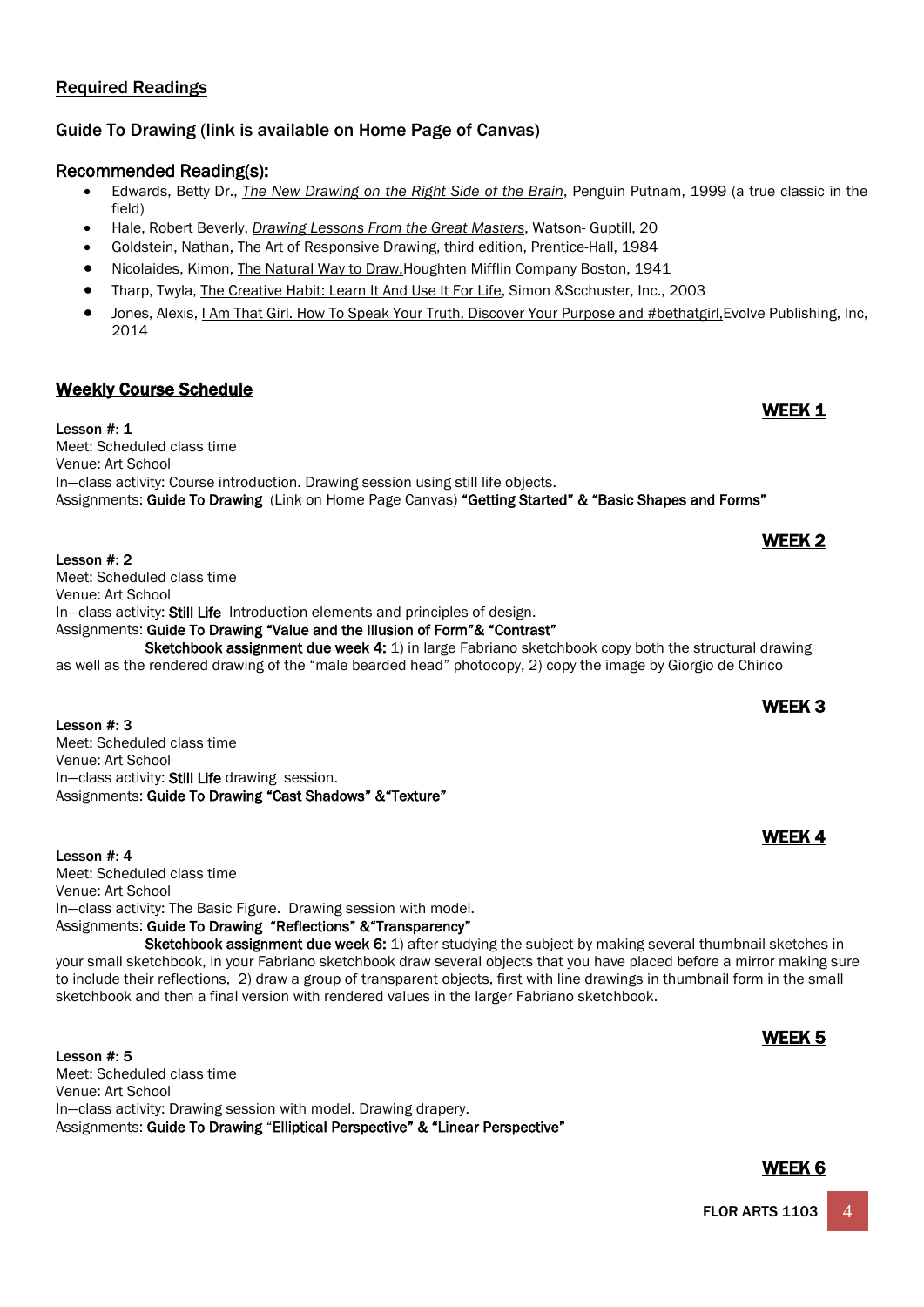activities WEEK 11 Lesson #: 10

Meet: Scheduled class time Venue: Art School Out—of—class activity: fieldtrip to Orsanmichele to draw the rooftops. Assignments: Sketchbook assignment due week 13: 1) copy the prints on the photocopies, drawn by Florentine architect Giovanni Fanelli, 2) draw your own version of some interesting space in Florence.

 Lesson #: 11 Meet: Scheduled class time Venue: Art School In—class activity: possible studio time for current projects Out—of—class activity: fieldtrip Museo '900 Assignments: for lesson 12 in sketchbook drawings completed at Museo '900 along with written notes "as to why" Notes: You will need your small sketchbook for class

Lesson #: 12 **WEEK 13** Meet: Scheduled class time Notes: portfolio must be presented in chronological order

Venue: Art School In—class activity: studio time and portfolio review

WEEK 14 Lesson #: 13

WEEK 8 Lesson #: 7 Meet: Scheduled class time Venue: Art School In—class activity: Introduction to perspective. Drawing session with model.

Lesson #: 8 Meet: Scheduled class time Venue: Art School

In-class activity: Visiting Artist Workshop. The drawing will be made on Fabriano F5 smooth paper in pen & ink Assignments: Sketchbook assignment due week 11: Medieval decorative design in stippling technique with pen and ink. This should be done in the stippling technique in your large sketchbook.

# WEEK 10 Lesson #: 9 Meet: Scheduled class time Venue: Art School In—class activity: Work time dedicated to Visiting Artist project Assignments: review Guide To Drawing "Elliptical Perspective" & "Linear Perspective" in preparation for week 10 drawing

photocopy, creating your own metaphysical "vision"

Meet: Scheduled class time Venue: Art School In—class activity: Drawing session with model/midterm portfolio review Assignments: Guide To Drawing "Composition" Sketchbook due week 9: 1) copy the image by de Chirico (bust with bananas)) 2) copy the second bust

# Lesson #: 6

Spring Break **WEEK 7** 

# WEEK 12

WEEK 9